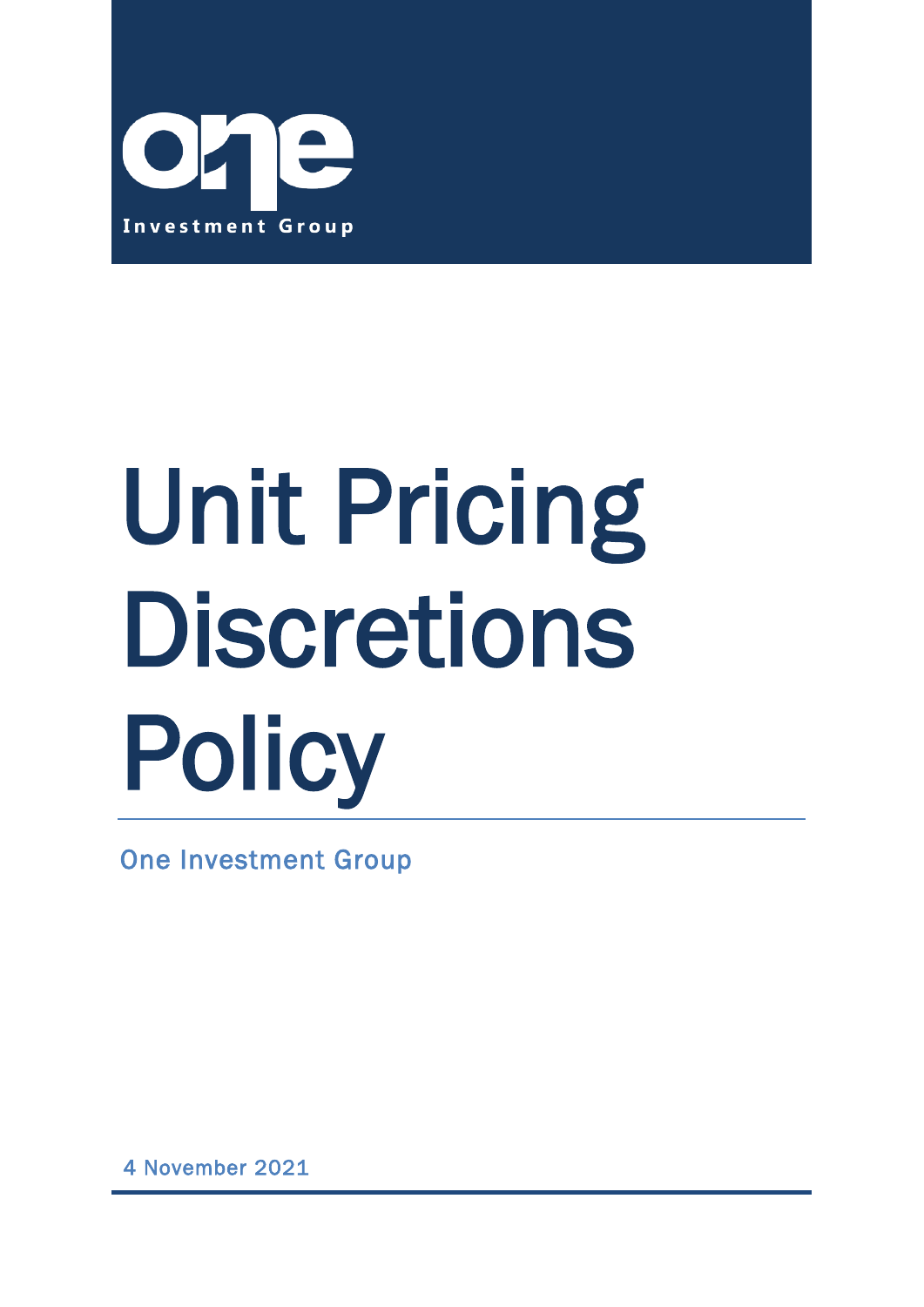

# **Table of Contents**

| 1.  |  |
|-----|--|
| 2.  |  |
| 3.  |  |
| 4.  |  |
| 5.  |  |
| 6.  |  |
| 7.  |  |
| 8.  |  |
| 9.  |  |
| 10. |  |
|     |  |
|     |  |
|     |  |
|     |  |
|     |  |
|     |  |
|     |  |
|     |  |
|     |  |
|     |  |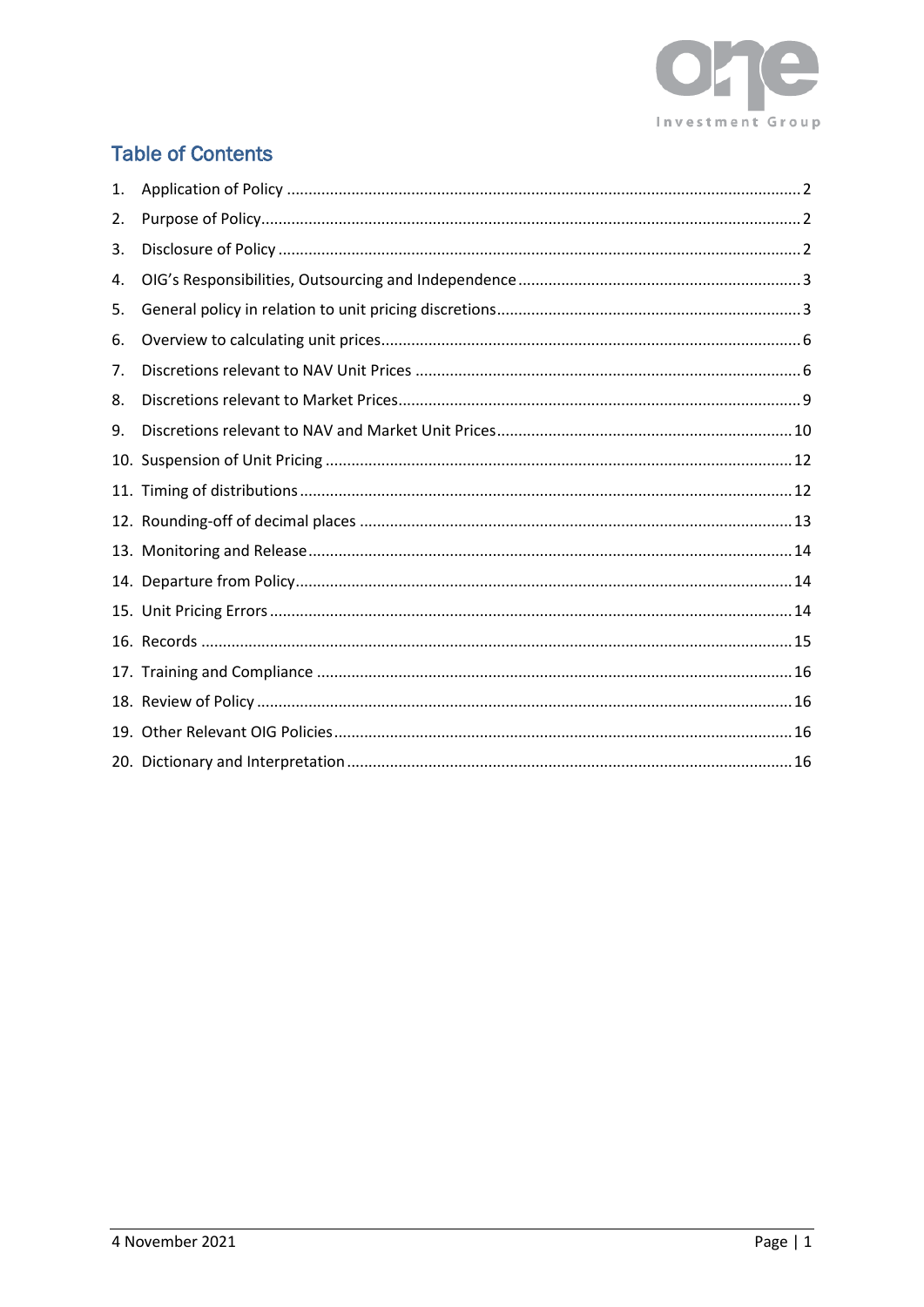

# <span id="page-2-0"></span>1. Application of Policy

This policy applies to all members of the One Investment Group (**OIG**) that hold an Australian financial services licence (AFS Licence) to provide financial services to retail and/or wholesale clients and their OIG Corporate Authorised Representatives (each an **OIG Licensee**).

## <span id="page-2-1"></span>2. Purpose of Policy

- 2.1. This Policy is designed to meet the requirements of:
	- (a) for Schemes registered before 1 October 2013, ASIC Corporations (Managed investment product consideration) Instrument 2015/847; and
	- (b) for Schemes registered on or after 1 October 2013, ASIC Class Orders [CO 13/655]<sup>1</sup> and [CO 13/657].
- 2.2. The Instrument and Class Orders referred to above permit OIG Licensees to exercise certain discretions that affect the method or formula used to calculate the unit price for Schemes they operate where certain conditions are met, including OIG having a documented policy with regards to the exercise of those discretions.
- 2.3. This Policy is intended to promote efficiency, consistency and transparency in the operation of OIG's Funds by documenting how OIG Licensees calculate:
	- (a) the consideration to acquire an interest in its Funds or
	- (b) the withdrawal payment from one of its Funds.
- 2.4. This Policy sets out the circumstances in which an OIG Licensee's discretion is exercised and aims to ensure that:
	- (a) Unit prices are calculated fairly and equitably;
	- (b) the process for calculating unit prices is transparent and consistently applied; and
	- (c) the methodologies adopted are reviewed at appropriate intervals as necessary to meet commercial and regulatory requirements.

## <span id="page-2-2"></span>3. Disclosure of Policy

- 3.1. This Policy is available on OIG's website and any investor or potential investor may request a copy of this Policy free of charge2.
- 3.2. Where the OIG Licensee has engaged another party to calculate Unit Prices and that service provider does not follow this policy, then the OIG Licensee must provide that service provider's policy to any investor or potential investor.

*<sup>1</sup> Provisions about the amount of consideration to acquire interests and withdrawal amounts not covered by ASIC Corporations (Managed investment product consideration) Instrument 2015/847*

*<sup>2</sup> RG 134.113 requires Responsible Entities to advise members of this right*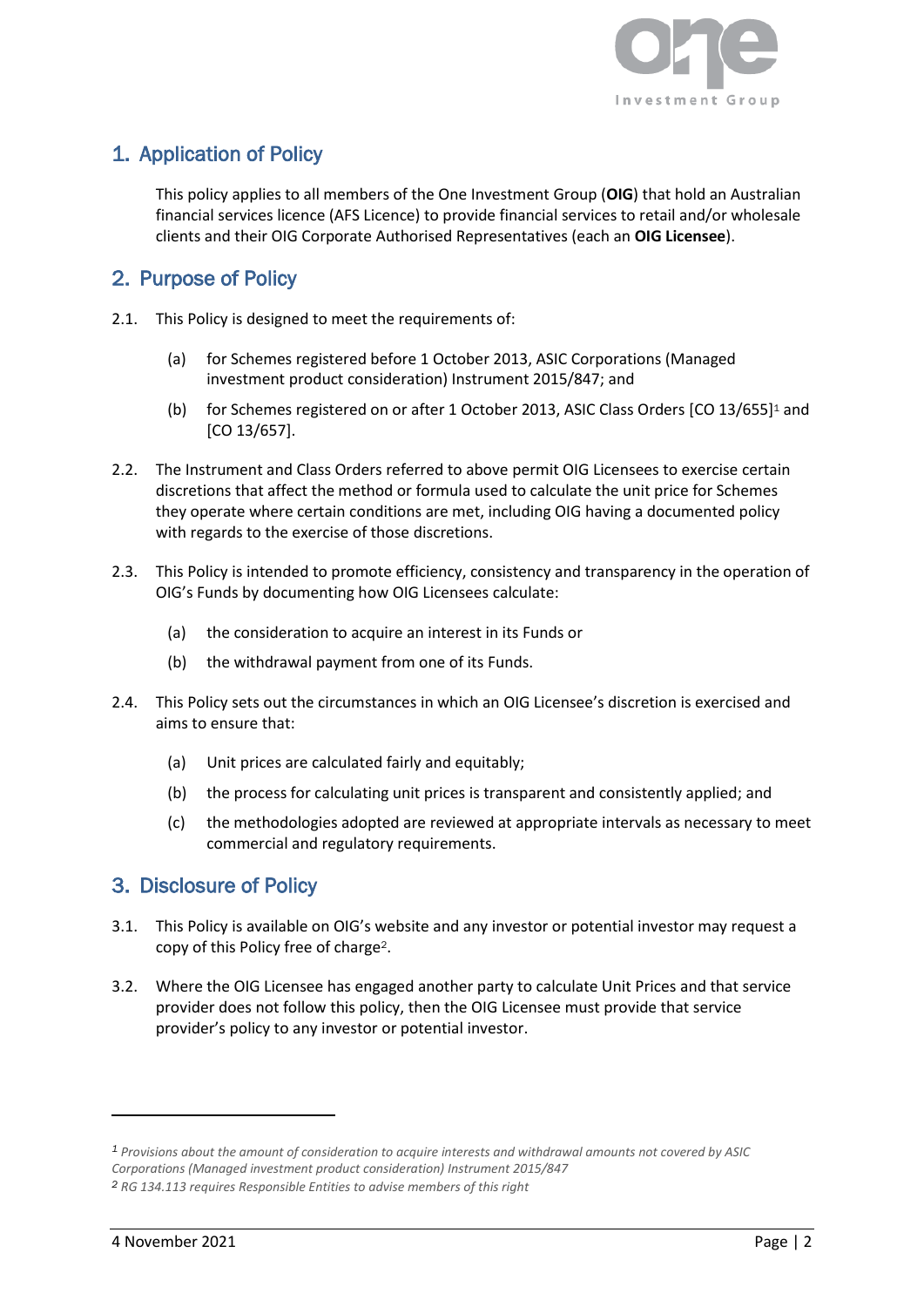

# <span id="page-3-0"></span>4. OIG's Responsibilities, Outsourcing and Independence

- 4.1. The discretions permitted under a Scheme's constitution are exercised by the relevant OIG Licensee. OIG Licensees are ultimately responsible for ensuring that unit prices are determined appropriately. In respect of a Scheme, the exercise of any unit pricing discretion is subject to the general duties of a responsible entity to act in the best interests of investors and to exercise a degree of care and diligence that a reasonable person would exercise in that position3.
- 4.2. In exercising any discretion, the OIG Licensee will observe its fiduciary duties existing under the Corporations Act and at law and will act in the best interests of investors. This will include timely disclosure to investors of important relevant, complete and useful information relating to unit pricing via appropriate communication channels (including on the OIG Licensee's website).
- 4.3. OIG Licensees will usually engage external service providers <sup>4</sup>, to undertake the functional elements of the unit pricing for a Fund and the valuation of the assets and the liabilities of the Fund. The external service provider may be a related or an unrelated party of the OIG Licensee. However, if the Fund is a 'hedge fund'5, the valuation of the hedge fund's assets that are not exchange traded must be provided by a service provider that is independent of the OIG Licensee and Fund's Investment Manager6. To the extent the OIG Licensee delegates any aspect of the discretion, it will ensure that any delegate is aware of this Policy and acts in accordance with it. Where unit pricing functions are outsourced, OIG retains a register of key service providers. OIG requires those third party providers to adopt this Policy. Where the provider continues to undertake unit pricing functions in accordance with their own policy, OIG maintains a register and reviews the provider's policy annually.
- 4.4. Where Unity Fund Services Pty Limited (ACN 146 747 122) (**UFS**) is engaged by an OIG Licensee to provide services to a Fund, the agreement with UFS is on substantially the same terms as UFS provides to unrelated parties and considered to be on an arm's-length basis. UFS is not an independent administrator and accordingly an OIG Licensee will ensure an independent valuation service provider values non-exchange traded hedge fund assets.
- 4.5. All decisions and approvals are exercised in accordance with OIG's relevant delegation protocols as contained in OIG's Delegation of Authority and Limits of Approval Policy.

# <span id="page-3-1"></span>5. General policy in relation to unit pricing discretions

#### **General Discretions**

- 5.1. OIG has identified the following discretions that are likely to be exercised in relation to calculating unit prices:
	- (a) where a unit price is calculated with reference to the Fund's net asset value (**NAV**

*<sup>3</sup> See s. 601FC Corporations Act.* 

*<sup>4</sup> For example - the Fund's custodian, fund administrator or independent administrator or an independent valuation service provider.* 

*<sup>5</sup> As defined in ASIC Class Order [CO 12/749] (as amended by [CO 13/1128)] and ASIC Regulatory Guide 240 – Hedge funds: improving disclosure (RG 240)*

*<sup>6</sup> RG240.51 and OIG's Valuation Policy.*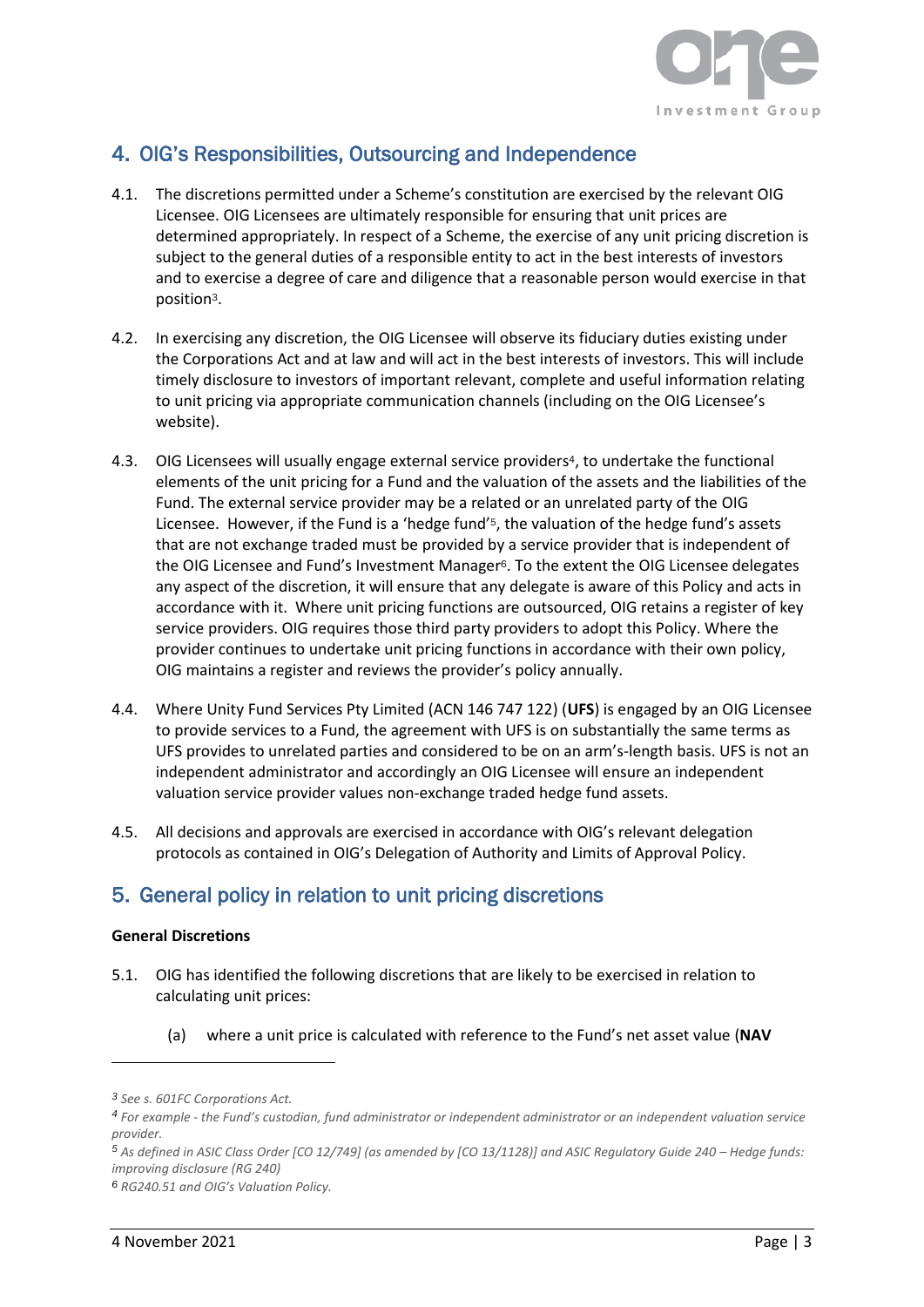

**Price**) discretions include:

- (i) determining the net asset value of a Fund
- (ii) determining when assets and liabilities are valued
- (iii) estimating an allowance for transaction costs
- (b) where a unit price is calculated with reference to the Market Price of the Fund's units listed on a prescribed market (**Market Price**), discretions include calculation of:
	- (i) the market price of units;
	- (ii) option issue price and option exercise price;
	- (iii) rights issue price;
	- (iv) placement issue price;
	- (v) issue price under the distribution reinvestment plan;
	- (vi) issue price in relation to the acquisition of financial products of a target entity;
	- (vii) issue price under a unit purchase plan;
	- (viii) replacement Units issue price; and
	- (ix) issue price other than the issue price calculated in relation to any of the above.
- (c) Where either a NAV Price or Market Price is used:
	- (i) determining entry, exit or switching fees
	- (ii) allocating assets, liabilities, revenue and expenses between classes of units;
	- (iii) allocation of the issue price across the components of Stapled Securities;
	- (iv) determining when unit prices are calculated
	- (v) determining cut-off times
	- (vi) suspending unit pricing
	- (vii) backdating unit prices
	- (viii) rounding of unit prices
	- (ix) error rectification.
- 5.2. In exercising any discretion covered by this policy, the OIG Licensee will:
	- (a) act reasonably;
	- (b) act in the best interests of members of the Fund;
	- (c) treat investors in the same class of units in the Fund equally and where there are different classes of units, fairly;
	- (d) if the discretion relates to valuing scheme assets, act consistently with ordinary commercial practice for valuing the relevant kind of asset;
	- (e) comply with any other applicable legal requirements; and
	- (f) have regard to the following factors:
		- (i) prevailing market conditions;
		- (ii) financial considerations;
		- (iii) economic factors;
		- (iv) reputation factors;
		- (v) advice provided by advisers;
		- (vi) applicable laws and regulations;
		- (vii) relevant generally accepted accounting standards; and
		- (viii) effect proposed action may have on the Fund's unit prices.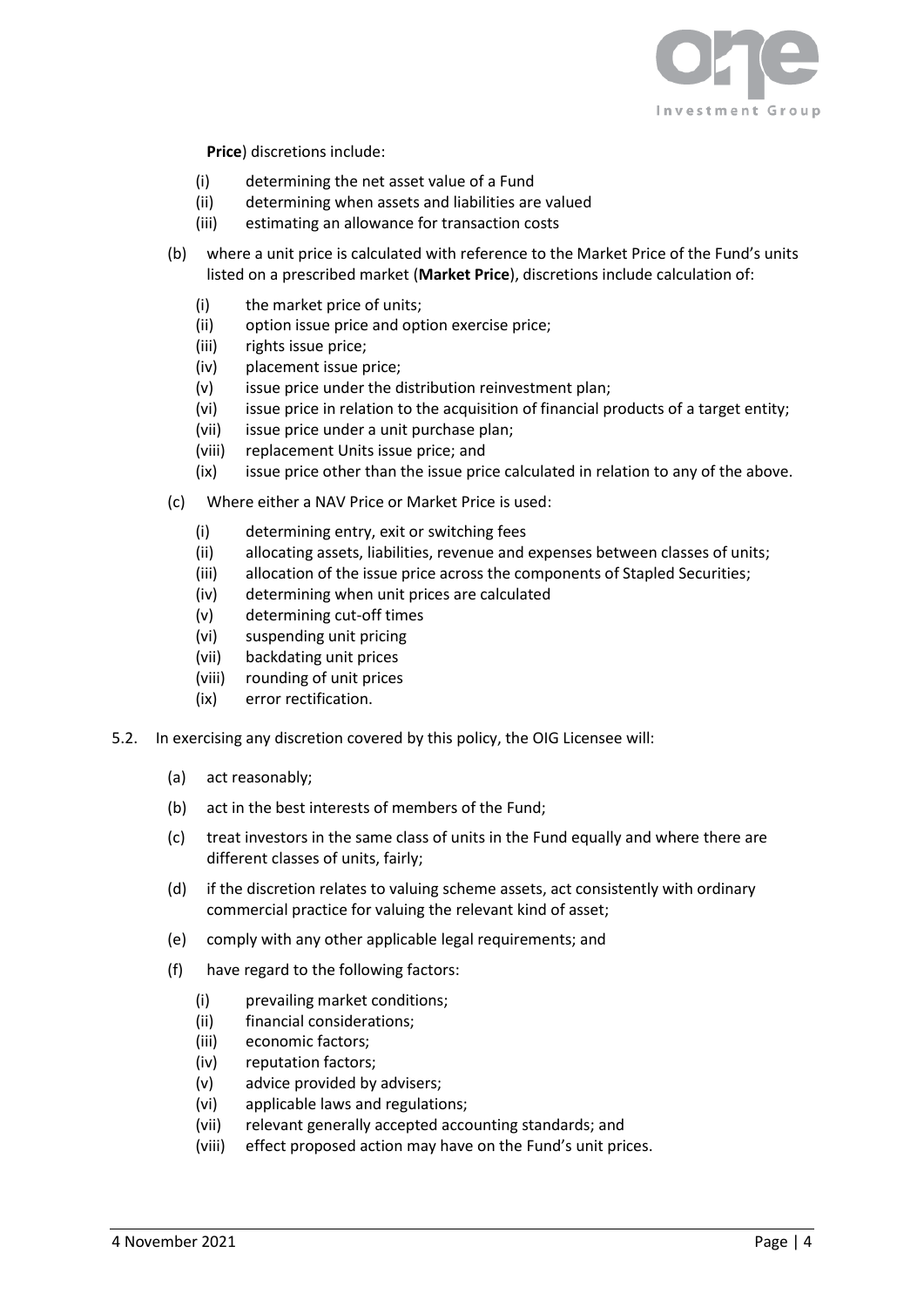

#### **Reasonableness of Discretions Generally**

- 5.3. OIG Licensees consider it reasonable to make decisions on the basis of the factors discussed in this Policy because:
	- (a) they are consistent with the Fund's offer document and constitution and ordinary commercial practice;
	- (b) the frequency of pricing is a reflection of the type of assets held in a Fund; and
	- (c) forward pricing and the application of transaction cut–off times are intended to protect existing members from "arbitrage" opportunities<sup>7</sup> with the aim of providing equitable outcomes to all members;
	- (d) they recognise the nature of the asset or liability and the methodology is not inconsistent with usual commercial practice for Funds and is applied consistently across all units in a class;
	- (e) they balance the costs of obtaining regular independent valuations against benefit obtained by investors of having obtaining more frequent independent valuations;
	- (f) where possible the approach utilises observable data including recent actual market prices which are likely to produce relatively accurate and current valuations based on market prices and accurate liability values; and
	- (g) they have been developed in accordance with what OIG Licensees consider to be industry standards some of which standards are outlined in guidance notes and standards issued by the Financial Services Council<sup>8</sup> and in ASIC's Regulatory Guide 94. *Unit Pricing: Guide to Good Practice*;
	- (h) they ensure that any discretion exercised by the OIG Licensees will be in the interest of the Fund's members by providing equitable outcomes for all members in the same class and ensuring that members of different unit classes are treated fairly and are not materially disadvantaged.

#### **Reasonableness of Discretions related to transaction costs and buy/sell spreads**

- 5.4. OIG considers its policies in relation to Transaction Costs and Buy/Sell Spreads are reasonable because:
	- (a) Buy-sell spreads are a common feature of the Australian managed funds industry, and the policies are set with regard to normal commercial industry practices<sup>9</sup>.
	- (b) Buy-sell spreads are designed to reduce the impact on existing members of a Fund against transaction costs which the Fund incurs when other members invest or withdraw.
	- (c) Buy-sell spreads are waived or reduced only where OIG Licensee considers that the Fund and remaining members are not materially disadvantaged by the waiver or reduction.

*<sup>7</sup> Trades made to profit from known market movements*

*<sup>8</sup> Approaches adopted in this policy are prescribed in FSC Standard No. 9*

*<sup>9</sup> OIG's practice is consistent with the approach provided under FSC Standards 8.00. and RG 94.*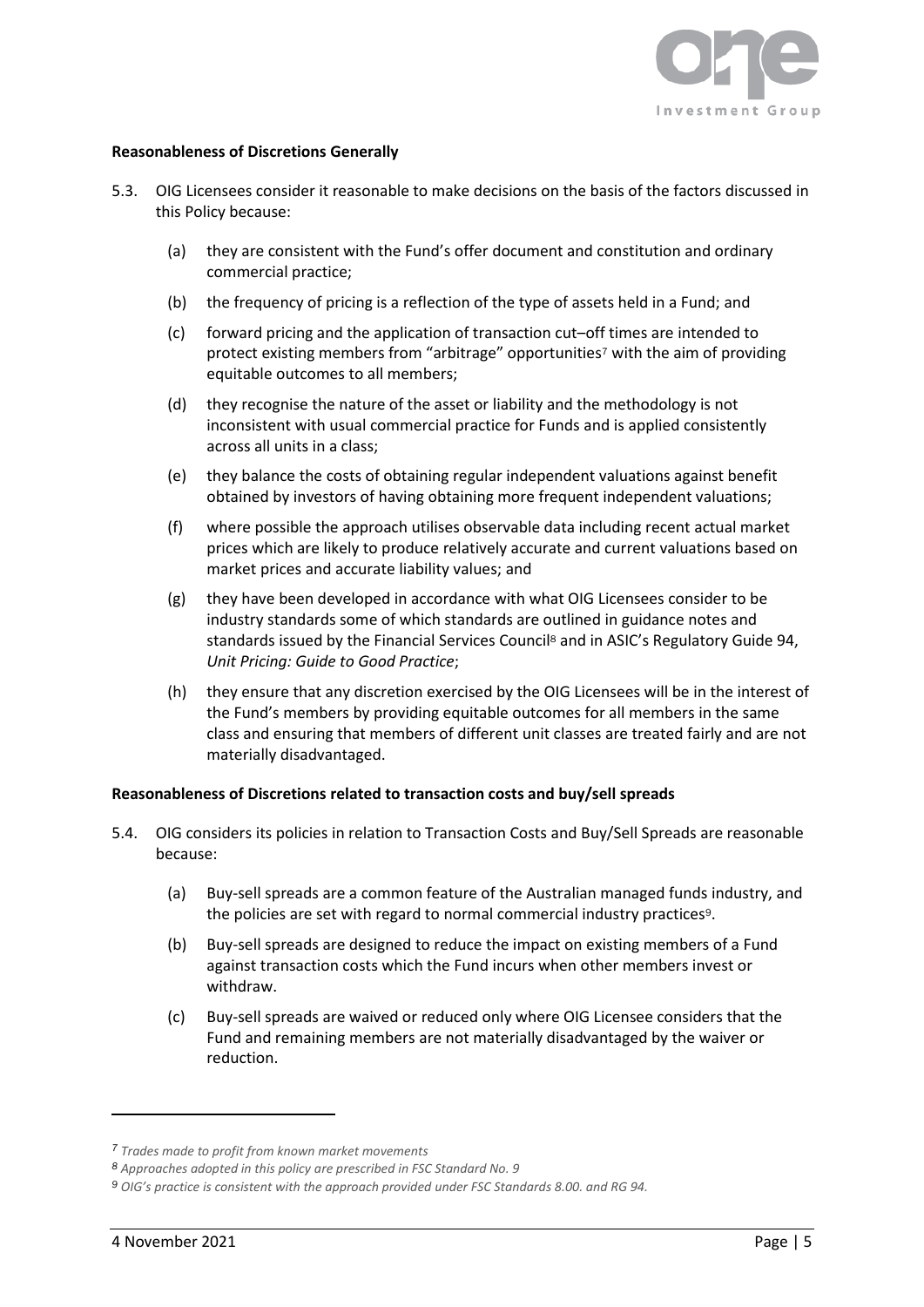

# <span id="page-6-0"></span>6. Overview to calculating unit prices

- 6.1. Fund constitutions generally prescribe a formula for calculating the amount payable for unit applications and unit redemptions (or withdrawal requests).
- 6.2. The unit price for the initial issue of units in a Fund may be set at a fixed dollar amount and where the Fund is listed the issue and redemption prices may be calculated by reference to the market price of those units or by reference to the Fund's net asset value.
- 6.3. Where the unit price is calculated by reference to the Fund's net asset value, the formula is generally expressed as follows:

|                         | Net Asset Value + transaction costs |
|-------------------------|-------------------------------------|
| Issue Price             | Units on issue                      |
| <b>Redemption or</b>    | Net Asset Value - transaction costs |
| <b>Withdrawal Price</b> | Units on issue                      |

## <span id="page-6-1"></span>7. Discretions relevant to NAV Unit Prices

#### **Determining the net asset value of a Fund**

- 7.1. Under each Fund's Constitution the method for calculating the Fund's Net Asset Value or **NAV** is generally determined in accordance with Australian Accounting Standards<sup>10</sup> and is equal to the total value of scheme assets less scheme liabilities at the time of calculation.
- 7.2. Determining the NAV involves the exercise of discretion by the OIG Licensee in order to determine the value of scheme assets and the value of those scheme liabilities which are contingent at the time of calculation. The following principles are adopted in relation to the valuation of assets and liabilities used in NAV Prices:
	- (a) the value of assets traded on a properly regulated market, is the last sale price closest to the valuation time; and
	- (b) the value of assets not traded on a properly regulated market is the value determined:
		- (i) by an independent valuer; or
		- (ii) by an independent third-party valuation service provider; or
		- (iii) with input from independent third- party valuation service providers; or
		- (iv) based the relevant Investment Manager's recommendation. adopting, where relevant the principles set out in OIG's Valuation Policy.
	- (c) liabilities are valued, in the case of:
		- (i) taxes or duties, on the basis of current rates,
		- (ii) fees and expenses, on the bases of the fees rates and expenses published in the relevant Offer Document in the case of management fees and costs
		- (iii) other liabilities, on a fair value basis.

*<sup>10</sup> An example of when Accounting Standards are not followed includes - liabilities do not include members' funds (e.g. members capital, undistributed profits, capital reserves) even if Australian Accounting Standards require members' funds to be characterised as a liability in the financial statements of the Fund.*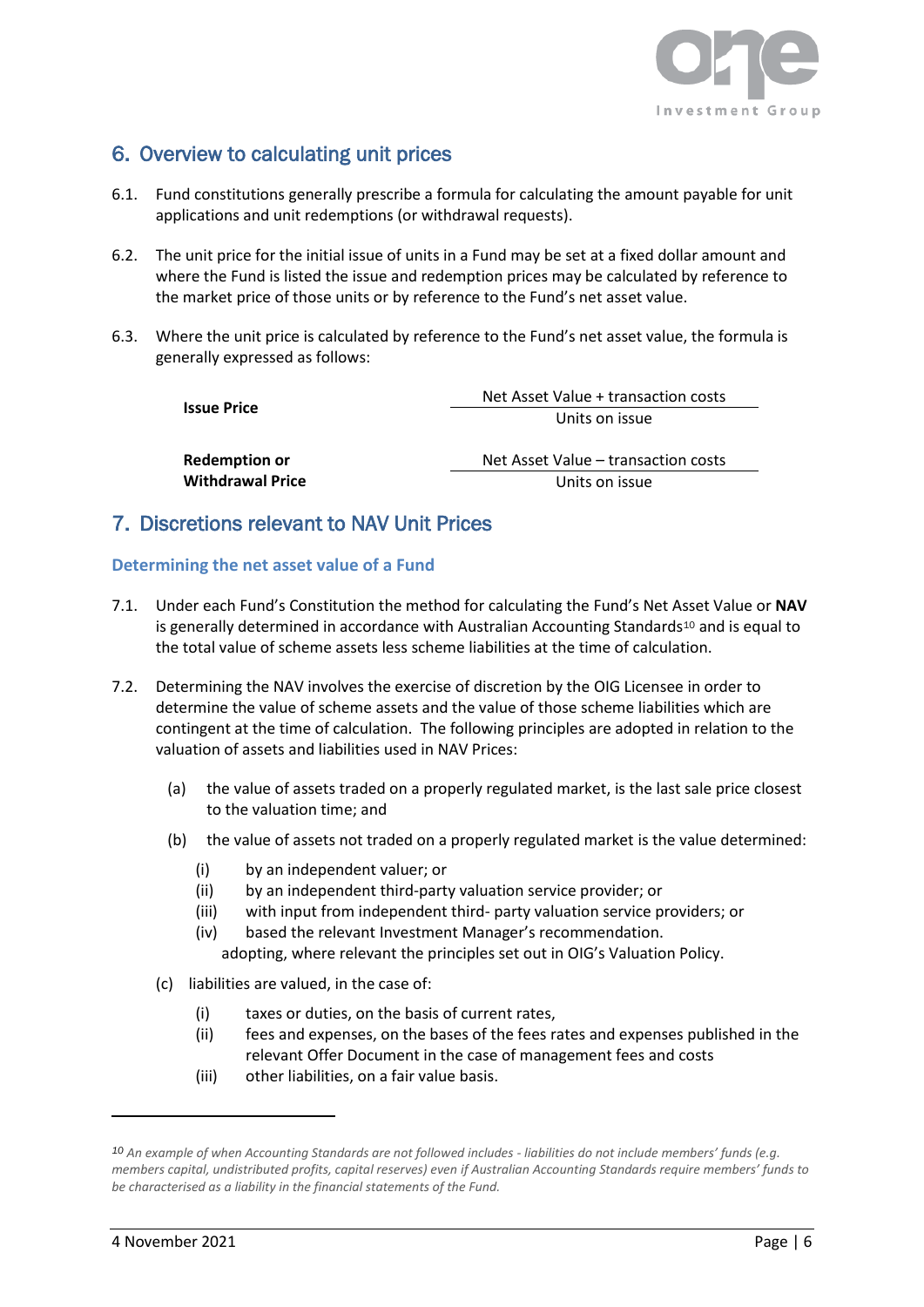

- 7.3. For the purpose of calculating the NAV of a Fund, liabilities of the Fund include all accrued fees payable, borrowings, contingent liabilities and any provision which the OIG Licensee reasonably decides should be taken into account in determining the liabilities of the Fund.
- 7.4. Accruals for fees (including performance fees) and expenses are made in accordance with the methodology and any limitations in the Fund's Offer Document and calculated at the frequency at which the unit prices of the Funds are calculated.
- 7.5. The Funds' unit prices do not reflect tax credits collected by the Funds or tax liabilities of assets of the Funds as these are passed on to members.
- 7.6. Reasonable estimates may be used to value a specific asset or type of asset if a market value is unavailable or a liability cannot be calculated. Where reasonable estimates are used, the OIG Licensee must ensure:
	- (a) there is a verifiable methodology to support the estimate (for example at cost, last available price or an impaired value);
	- (b) where appropriate, the estimate is independently verified or reviewed for accuracy; and
	- (c) the estimates are compared to actual prices periodically<sup>11</sup> to ensure significant variances do not exist.
- 7.7. Further information as to valuation of scheme assets is provided in OIG's Valuation Policy.

#### **Determining when assets and liabilities are valued**

7.8. OIG Licensees have discretion under each Fund's constitution to determine when the Fund's assets and liabilities are valued. Generally they will determine that the assets and liabilities are valued on each business day that unit prices are calculated for that Fund. This will not be the case for some particular types of assets such as direct real property, infrastructure and alternative assets.

#### **Estimating an allowance for transaction costs**

- 7.9. OIG Licensees will need to estimate transaction costs where the Offer Document for a Fund discloses that a "Buy/Sell Spread" will be adopted or otherwise discloses that unit prices will take account of transaction costs. These spreads are paid to or retained by the Fund to meet transaction costs and are not payable to the OIG Licensee as a fee. Where actual transaction costs vary from the buy/sell spread, the impact will be borne by the Fund.
- 7.10. When a person invests in a Fund, the Fund may buy assets with the application monies. Similarly, when an investor withdraws from a Fund, the Fund may sell assets to raise the withdrawal proceeds. Charging a buy/sell spread to the transacting investor is intended to ensure that other investors do not pay the transaction costs associated with that investor entering or exiting the Fund.
- 7.11. In determining the buy-sell spread in respect of a Fund or a class of units in a Fund, the OIG

*<sup>11</sup> The frequency of the period is to be determined by how frequently the Fund's NTA is struck.*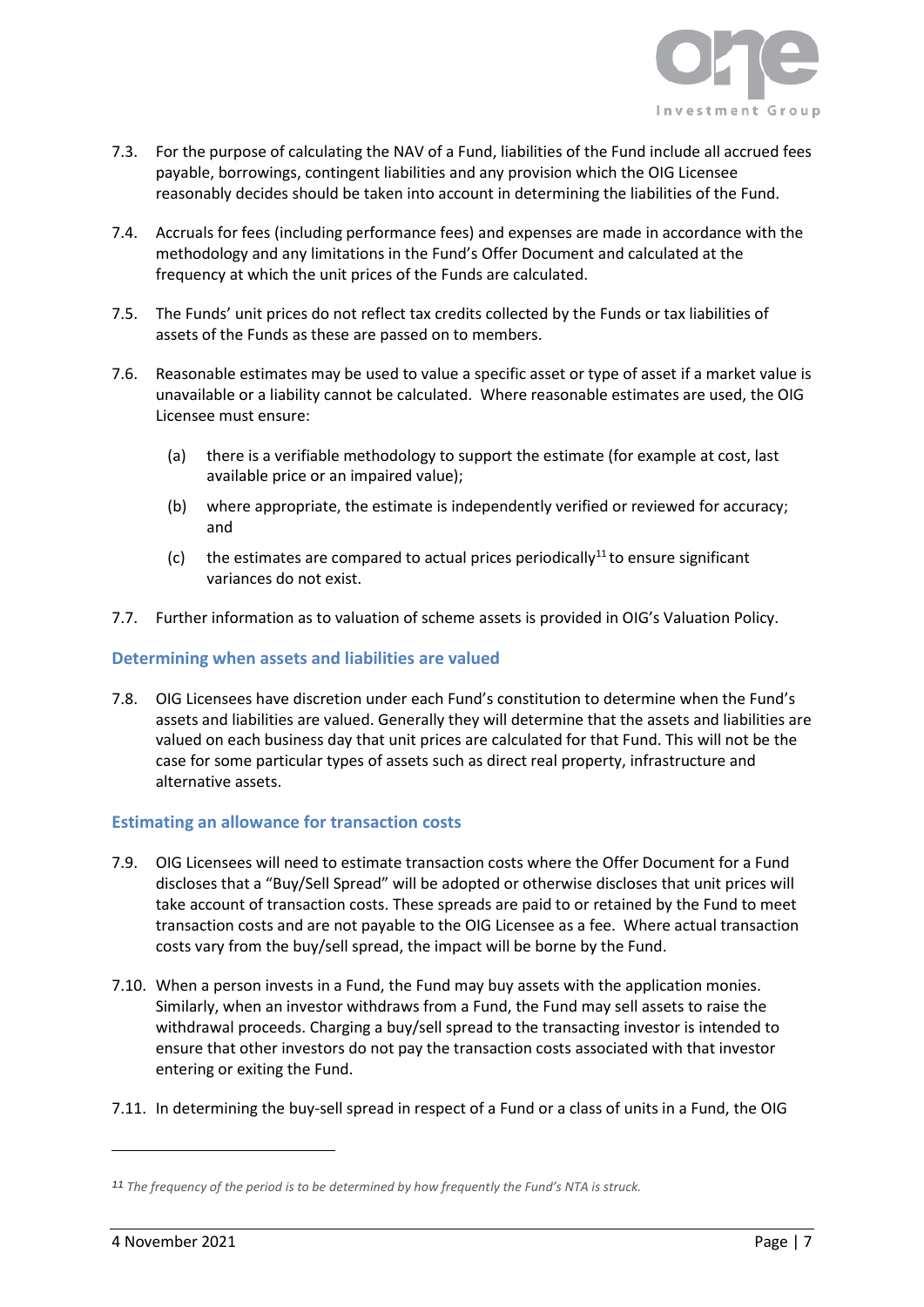

Licensee aims to ensure, as far as possible, that the resultant spreads fairly apportion transaction costs. In doing so the OIG Licensee may adopt a treatment that, whilst not directly contemplated by this policy, is allowed under the Fund's constitution provided the OIG Licensee considers the objective of fairly apportioning transaction costs is met.

- 7.12. The buy-sell spreads are set by the OIG Licensee based on the Investment Manager's recommendation formulated following an analysis of the actual and estimated transaction costs relevant to a particular Fund and by having regard to industry market practices.
- 7.13. Transaction costs include observable costs such as:
	- (a) due diligence costs;
	- (b) asset acquisition costs including brokerage costs, conveyancing costs, real estate agent fees;
	- (c) stamp duty and other government charges;
	- (d) custody fees and administration costs that are paid or incurred whilst transacting; and
	- (e) other costs directly associated with the acquisition or disposal of assets of the kind held by the relevant Fund such as settlement, clearing, valuation or legal costs; or
	- (f) buy/sell spreads of any underlying Funds.
- 7.14. The Offer Document for a Fund will disclose the relevant buy spread and the sell spread. These are reviewed annually by the relevant OIG Licensee<sup>12</sup>, to ensure that the current costs and charges that are being incurred by the Fund are still a true and accurate estimation of the actual underlying costs and charges. Reviews are also to occur in response to significant known changes affecting underlying costs and charges.
- 7.15. Generally, the OIG Licensee will charge the full buy-sell spread on all applications and redemptions in the Funds, however an OIG Licensee may agree to waive or reduce the buy/sell spread in the following circumstances if permitted by the Fund's constitution and Offer Document:
	- (a) in respect of the reinvestment of distributions effectively offering participating investors a discount equivalent to the sell spread for participating in the distribution reinvestment plan.
	- (b) Where an investor has made a request with adequate advance notice, the OIG Licensee may permit in-specie applications or withdrawals. An in-specie application or withdrawal may not incur the same level of transaction costs, when compared to a cash application, so it is reasonable for the OIG Licensee to reduce the buy/sell spread $13$ .
	- (c) When two or more investors are applying and withdrawing offsetting amounts in the same Fund on the same trade date, a crossing may be facilitated. Effectively the offsetting application and withdrawal net each other out and the Fund does not incur

*<sup>12</sup> See RG 97 Fees and Costs Disclosure.* 

*<sup>13</sup> The OIG Licensee may estimate what actual transaction costs if any will be incurred by the Fund in relation to the inspecie application or withdrawal and will pass these costs onto the investor either by charging a reduced spread or by directly charging the costs to the investor.*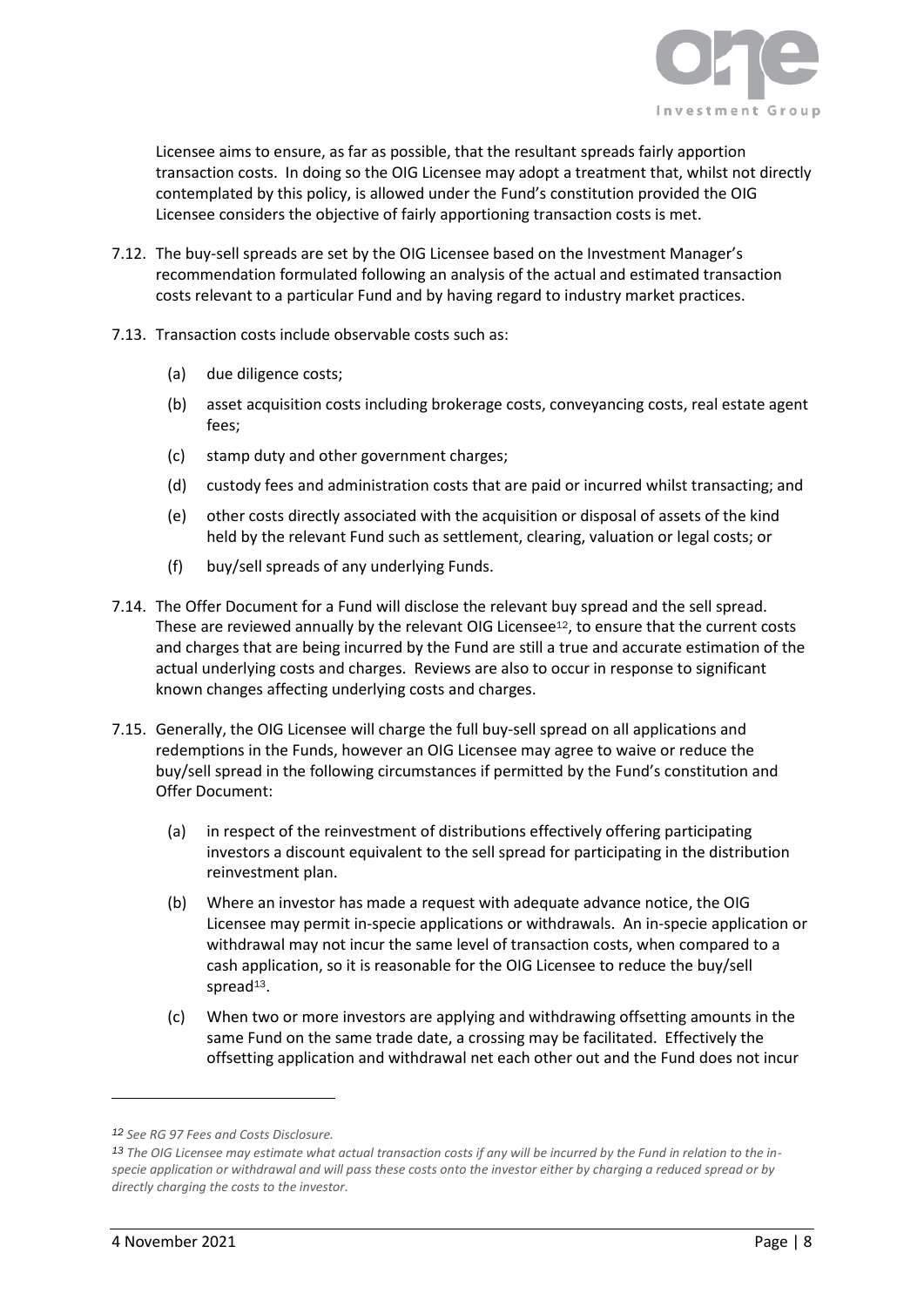

transaction costs because there is no trading of underlying assets. As a result, the OIG Licensee may reduce the spreads.

(d) In the case of a withdrawal from one Fund or a class of units in a Fund and the investment of the proceeds into another Fund or class of units in that Fund, a switch occurs. The OIG Licensee may reduce the buy-sell spread when an existing investor is switching between Funds or a Classes of Units on the same trade and settlement date, if the switch meets certain conditions (e.g., funds with the same investment manager or classes of units in the one Fund which invest in the same asset pool).

## <span id="page-9-0"></span>8. Discretions relevant to Market Prices

#### **Market Price**

- 8.1. The constitution of Funds listed on a prescribed market will usually provide for application and withdrawal prices to be calculated often, by reference to the 'Market Price' for units in the Fund.
- 8.2. Each constitution will define what the market price of a unit is, but generally it is the volume weighted average traded price per unit of all units traded on the prescribed market (excluding any special crossings) and on any other Open Trading Facility for a period of Trading Days (the *VWAP*) but if the Unit to be issued will be issued ex-distribution and the VWAP is cumdistribution, the Market Price will be reduced by the amount of that distribution.
- 8.3. It is possible that the VWAP calculation does not provide a fair reflection of the market price of the units at the relevant time and the constitution may allow for the price determined by an independent adviser that is independently verifiable.
- 8.4. OIG Licensees will exercise discretions in relation to the calculation of market prices taking into consideration the following factors:
	- (a) where the calculation is in relation to an offer of securities in the Fund,
		- (i) the nature, purpose and timing of the offer;
		- (ii) historical participation levels and any discounts to the issue price previously offered by the OIG Licensee and relevant comparator historical information;
		- (iii) the volume of units proposed to be issued;
	- (b) the ordinary commercial practice for working out the market price of a listed unit;
	- (c) the objective to produce a price that is reasonably current at the time of the issue;
	- (d) external pricing data (eg, the Stock Exchange Automated Trading System (SEATS));
	- (e) volume of listed units traded over the relevant calculation period;
	- (f) trends in price movements affecting the whole of the relevant prescribed market and specifically affecting the relevant listed units;
	- (g) recent and relevant price movements in the relevant listed units;
	- (h) the amount of any distribution which has been declared in relation to the relevant listed units (or guidance given to the market with respect to any distributions), the record date for any distribution, and whether the relevant listed units are trading on an ex-distribution or a cum-distribution basis on the relevant prescribed market;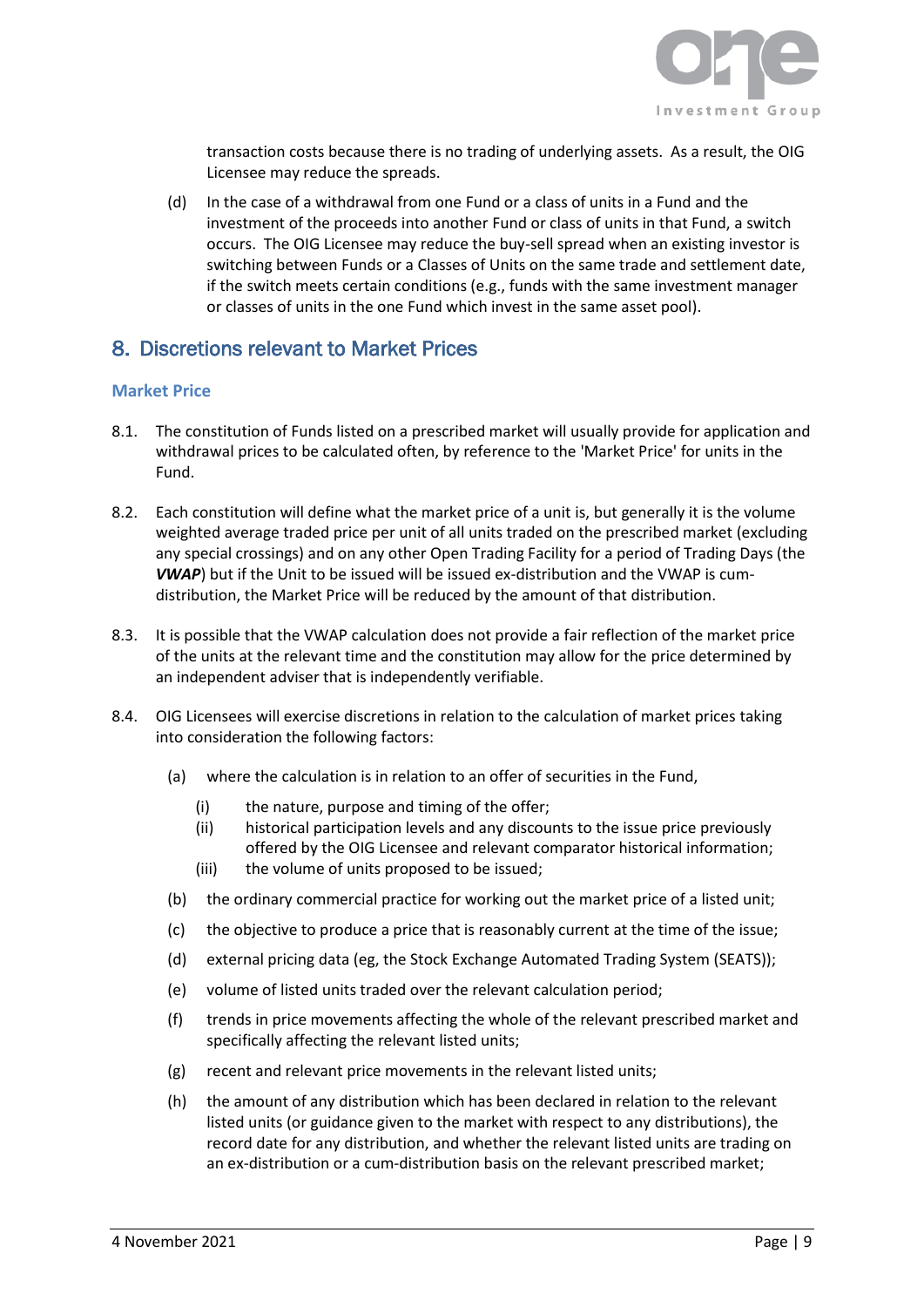

- (i) the value of the Fund's assets and liabilities at the relevant time; and
- (j) the advice of the Fund's advisers.
- 8.5. Where and OIG Licensee considers that the VWAP price determined is not a fair reflection of the market price of the relevant listed units, before it appoints an independent advisor the OIG Licensee will have regard to:
	- (a) factors which clause it to believe the VWAP price determined is not a fair reflection of the market price of the relevant listed units; and
	- (b) the quality and accuracy of the likely result from using an independent adviser;
	- (c) the expertise, reputation, resourcing and capability of the independent adviser;
	- (d) costs associated with the pricing process;
	- (e) timing to conduct the pricing process; and
	- (f) the advice of its advisers.

## <span id="page-10-0"></span>9. Discretions relevant to NAV and Market Unit Prices

#### **Determination of Entry, Exit and Switching Fees**

9.1. The constitution of each Fund sets out the maximum establishment, entry or application fees, exit or redemption fees or switching fees that an OIG Licensee is entitled to charge. The OIG Licensee is not able to charge more than the constitution permits without member approval. The OIG Licensee may exercise its discretion to charge less than is permitted under the constitution up to the maximum stated in the relevant Fund's constitution<sup>14</sup>. However, whilst it is possible to describe an exact methodology on how the fees charged are determined, the amount generally depends on market practice and competition.

#### **Allocating assets, liabilities, revenue and expenses between classes of units**

- 9.2. Where the Fund has different classes of units on issue, the constitutions will normally expressly state the manner in which both assets and liabilities of the Fund are attributed to a particular class of units.
- 9.3. Nevertheless, where an OIG Licensee has discretion under the relevant Fund's constitution to issue different classes of units and to determine the rights, liabilities, obligations and restrictions which attach to each class of units, the respective Offer Document for the Fund will set out the strategy of the Fund which in turn is used to determine the allocation of assets, liabilities, revenue and expenses between classes of units.

#### **Stapled Securities Allocation Discretion**

9.4. Where the units in a Fund are stapled to the securities of another entity (**Stapled Securities**) the OIG Licensee will generally have discretion to determine what part of the unit price of a Stapled Security represents the price of a Unit in its Fund. This discretion must be exercised in

*<sup>14</sup> Subject to providing investors with notice where required.*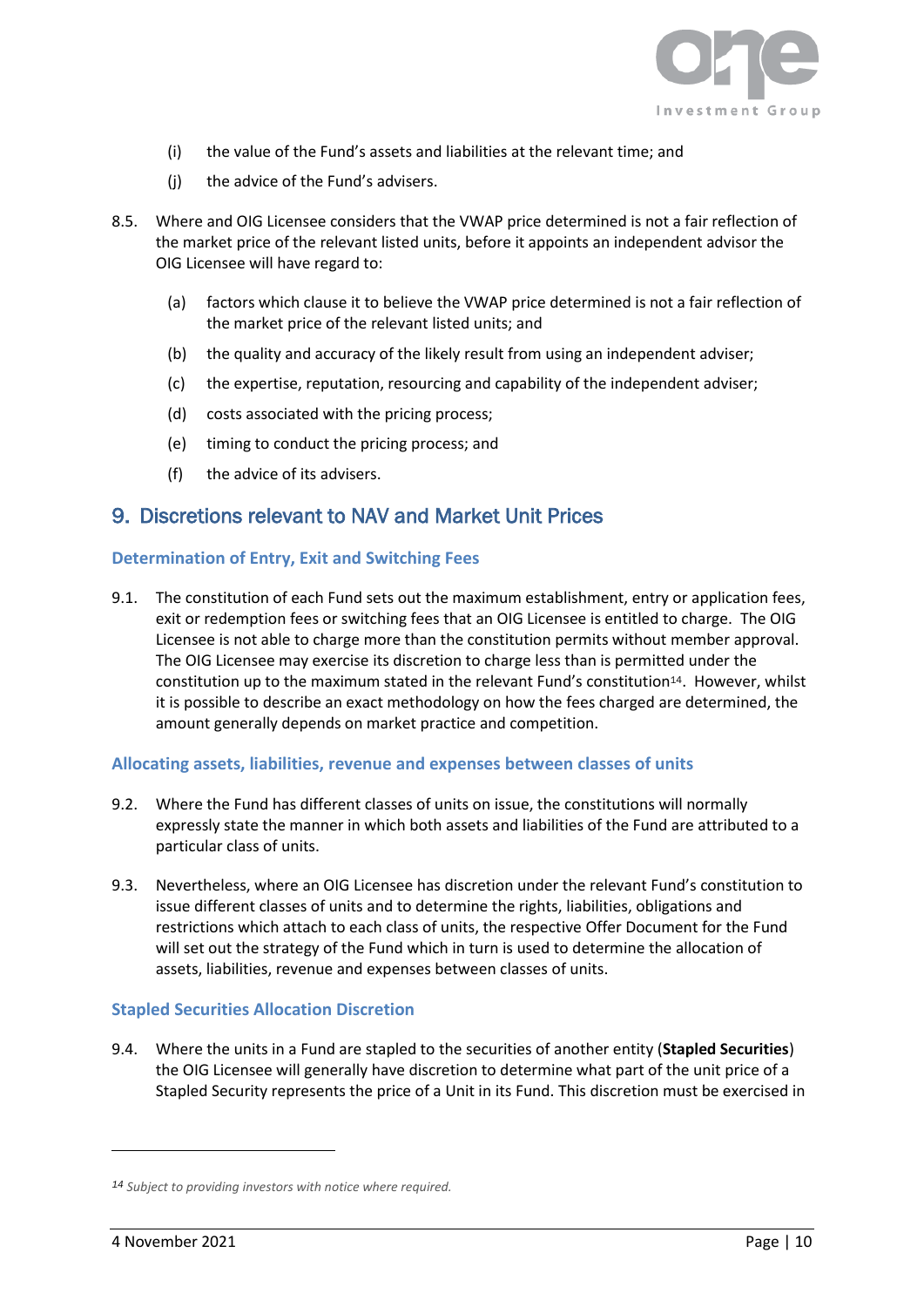![](_page_11_Picture_0.jpeg)

accordance with the law and the Fund's constitution.

- 9.5. The OIG Licensee may base its determination of the allocation of the aggregate of the unit price on factors such as:
	- (a) the requirements for agreeing an allocation under any relevant stapling deed or agreement between the stapled entities;
	- (b) disclosures made in any Offer Document relevant to the Stapled Securities;
	- (c) the ratio of the net assets of one stapled entity to the net assets of the other stapled entity at the relevant time; and
	- (d) any other factor relevant to the allocation including the purpose of the capital raising and its size.
- 9.6. An OIG Licensee may adopt an allocation determined by the auditor of the stapled entities where agreement as to the appropriate allocation cannot be reached between the stapled entities.

#### **Determining when unit prices are calculated or frequency of unit pricing**

- 9.7. A Fund's Offer Document or constitution sets out the frequency with which the OIG Licensee must calculate the unit price of the Funds.
- 9.8. Generally, valuation of Fund assets and liabilities occurs as frequently as application and withdrawal transactions in a Fund may occur, which is a predetermined regular basis disclosed in the Offer Document of the Fund.
- 9.9. The frequency will vary depending on the types and features of the assets held by the Funds (for example Funds investing into property, where the valuation would be infrequent, as opposed to Funds investing into marketable securities, where the valuation would usually be more frequent).
- 9.10. The OIG Licensee must ensure that it has the ability to determine the NAV Price or the Market Price on each day a unit price is required to be calculated in accordance with the relevant Offer Document or other market disclosure.
- 9.11. As a general rule, each OIG Licensee adopts a forward pricing policy. This means that the OIG Licensee requires investors to deliver their application and redemption notifications prior to the calculation (and publication) of unit prices. In most cases application and redemption notifications are actually required before close of all relevant markets in which the Funds invest. However exceptions to this may arise. For example; where a Fund is invested in another externally managed fund then the OIG Licensee may use the price last advised by the Fund.

#### **Cut-off times**

- 9.12. For the efficient, fair and convenient operation of a Fund, it is necessary to specify a time by which applications and redemption instructions must be received in order for the relevant instruction to be processed using the unit price for that day.
- 9.13. In determining cut-off times, the following matters are taken into account: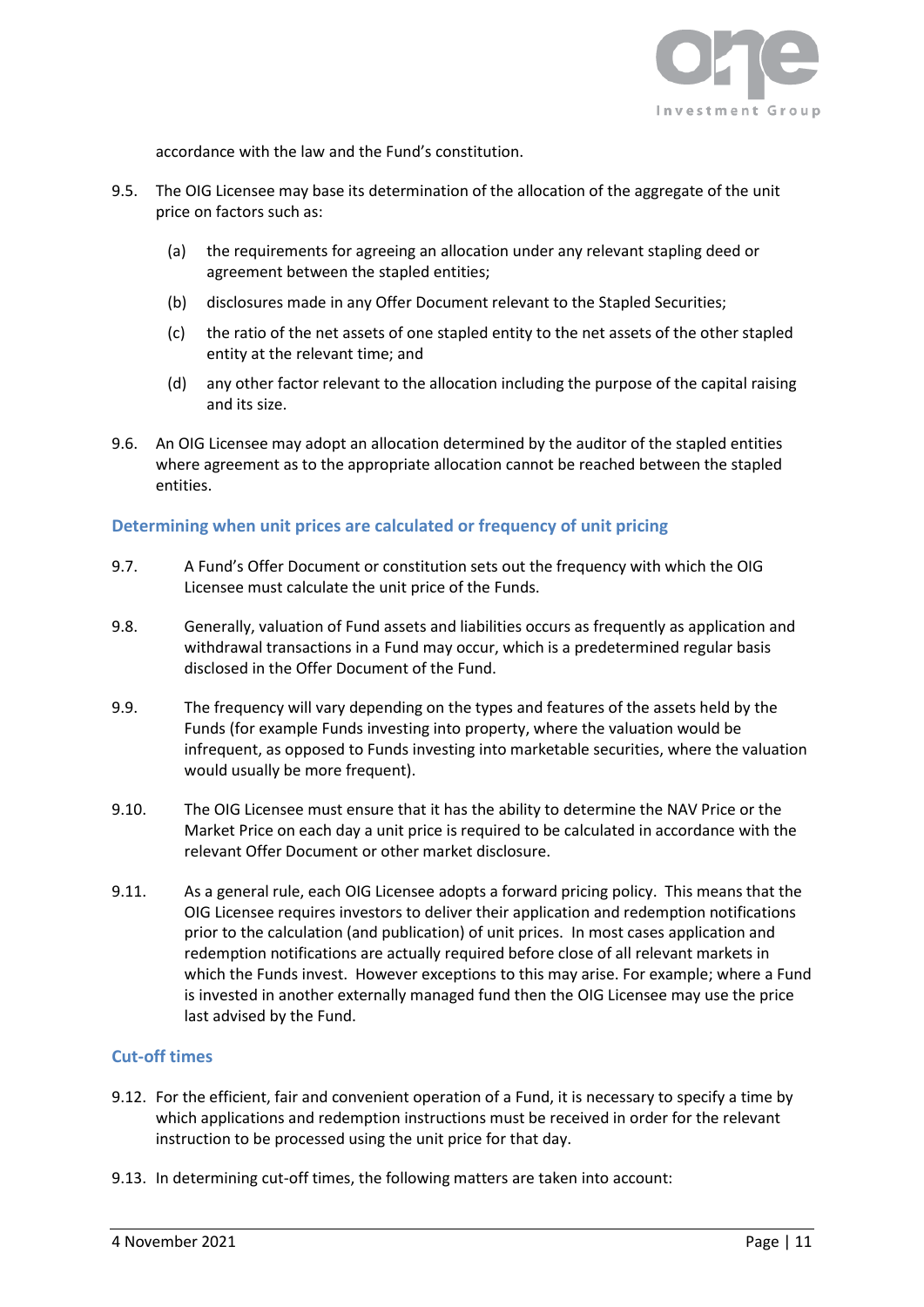![](_page_12_Picture_0.jpeg)

- (a) the provisions, if any, of the constitutions as the frequency of pricing and any cut-off times for applications and redemptions (which may differ) as well as the procedures for changing these;
- (b) the statements in the Offer Document as to the cut-off times;
- (c) provisions in agreements with administrators or platforms or the operating rules of ASX (both for listed and mFunds settled products);
- (d) the likelihood or otherwise of the receipt of application for units and redemption requests being made by investors in different states and territories in Australia, with different time zones;
- (e) ensuring that the cut-off times do not create material arbitrage opportunities;
- (f) the cut-off times which the OIG Licensee must comply with when investing in underlying funds or instructing custodians, counterparties and Fund administrators; and
- (g) other factors considered relevant.
- 9.14. Where the relevant Fund constitution and Offer Document allow, an OIG Licensee may determine that applications received on a relevant unit pricing day or valuation point (including applications received prior to the usual cut-off time) will instead be taken to have been received on a subsequent unit pricing day where the OIG Licensee determines that unit prices cannot be accurately determined<sup>15</sup>. . In such circumstances, a notice to this effect may be made publicly available on the OIG Licensee's website and all applicants who may be affected would be notified.

## <span id="page-12-0"></span>10. Suspension of Unit Pricing

- 10.1. Where the valuation of assets and liabilities cannot be determined (including where markets are disrupted or valuations of assets or liability cannot otherwise be obtained), there is a risk that transacting or remaining investors will be prejudiced. To mitigate the consequences of this risk, an OIG Licensee may suspend valuations and processing applications and redemptions until the values can be determined and underlying fund unit prices are received.
- 10.2. Any suspension of pricing will be in accordance with the Fund's constitution and the relevant Offer Document, including the period over which the suspension can take place and how transactions received during the period of suspension will be processed.
- 10.3. This suspension of pricing policy is designed to maintain equity between transacting and remaining members.

## <span id="page-12-1"></span>11. Timing of distributions

11.1. The timing of distributions can affect unit prices because, prior to a distribution, the unit price for the Fund will reflect the value of the assets available for distribution.

*<sup>15</sup>For example, a constitution may provide that where the OIG Licensee estimates that 20% or more of the Fund's assets are unable to be valued on that day using the normal valuation methodology, for instance, because relevant markets are closed due to public holidays or there is a sudden increase or decrease in the value of the asset.*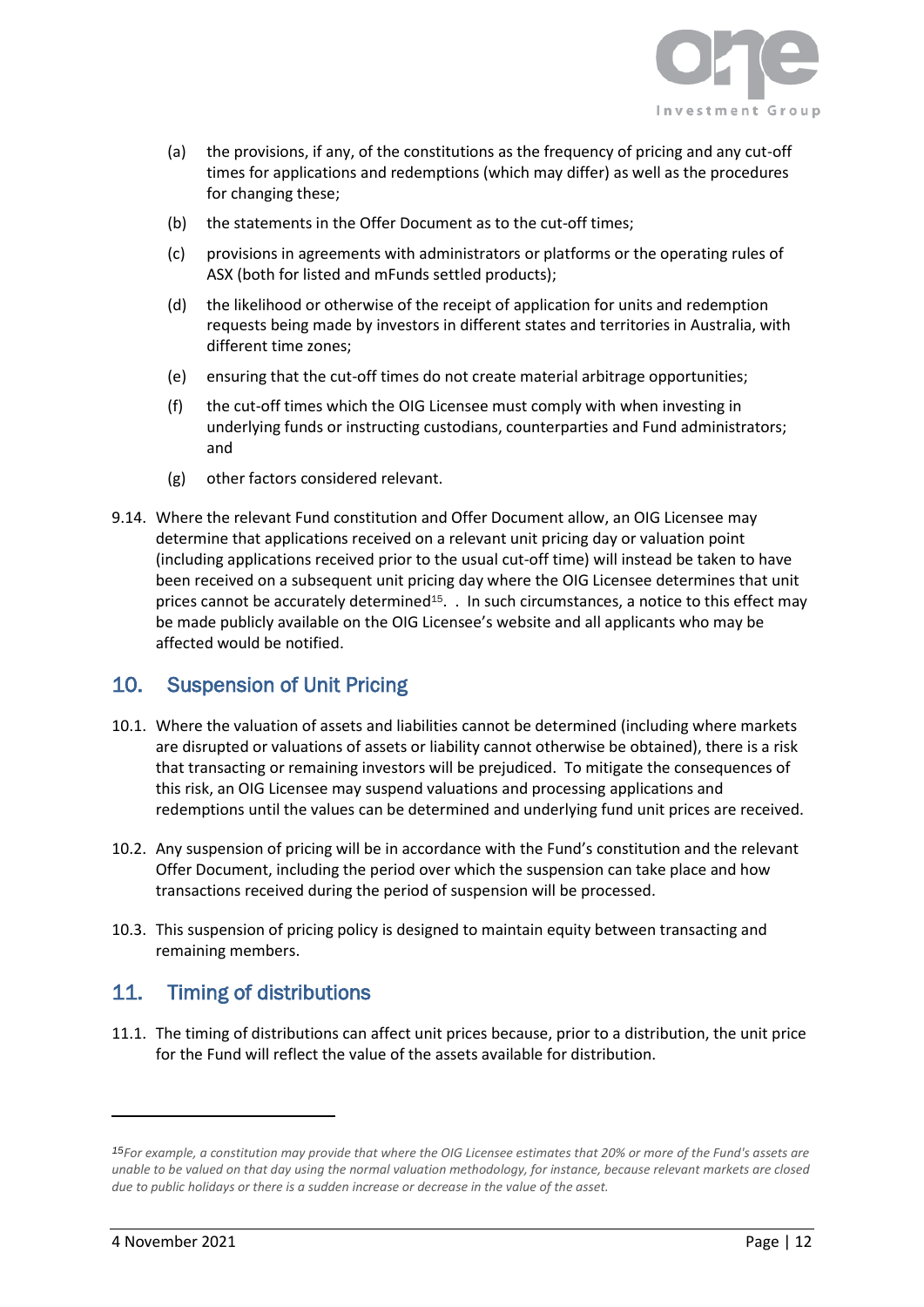![](_page_13_Picture_0.jpeg)

11.2. Distributions are made at the intervals specified in the constitution and disclosed in the Offer Document for the Fund, subject to there being sufficient distributable income. When determining the amount to be distributed to investors, an OIG Licensee will have regard to a number of factors including the Fund's available distributable income but not the impact this will have on the Fund's unit price.

## <span id="page-13-0"></span>12. Rounding-off of decimal places

- 12.1. Calculation of the following amounts typically gives rise to fractional amounts (i.e. the amounts are not always whole numbers and often include several decimal places):
	- (a) the net asset value per unit;
	- (b) transaction cost factors;
	- (c) unit prices (i.e. the combination of the net asset value per unit and the transaction cost factor);
	- (d) number of units referable to a particular investment or withdrawal amount; and
	- (e) distributions per unit.
- 12.2. For the efficient and convenient administration of the Fund, it is desirable to have a standard practice for dealing with fractional amounts, especially in the case of nonrecurring decimal places.
- 12.3. Unless provided otherwise in the constitution for a Fund, the OIG Licensee, in consultation with the investment manager, determines the required rounding convention to be applied. In relation to the distributions, the rounding can be up to 11 decimal points which usually maximises the distribution being released.
- 12.4. Transaction cost factors are not converted into dollar amounts and therefore do not need to be rounded as a separate component.
- <span id="page-13-1"></span>12.5. After the net asset value per unit has been adjusted by the relevant percentage on account of the transaction cost factor, the following paragraphs will apply:
	- (a) the unit price payable in a connection with an application for units may be rounded to the sixth decimal place where the unit price would otherwise include more than six decimal places;
	- (b) the number of units issued in connection with an application may be rounded to six decimal places where the number of units would otherwise include more than six decimal places;
	- (c) the unit price payable in connection with a redemption of units may be rounded to the sixth decimal place where the unit price would otherwise include more than six decimal places; and
	- (d) the number of units redeemed in connection with a redemption request may be rounded to four decimal places where the number of units would otherwise include more than four decimal places.
- 12.6. All roundings required under paragrap[h 12.5](#page-13-1) will be undertaken in accordance with the provisions, if any, of the constitution of the Fund, and otherwise in accordance with the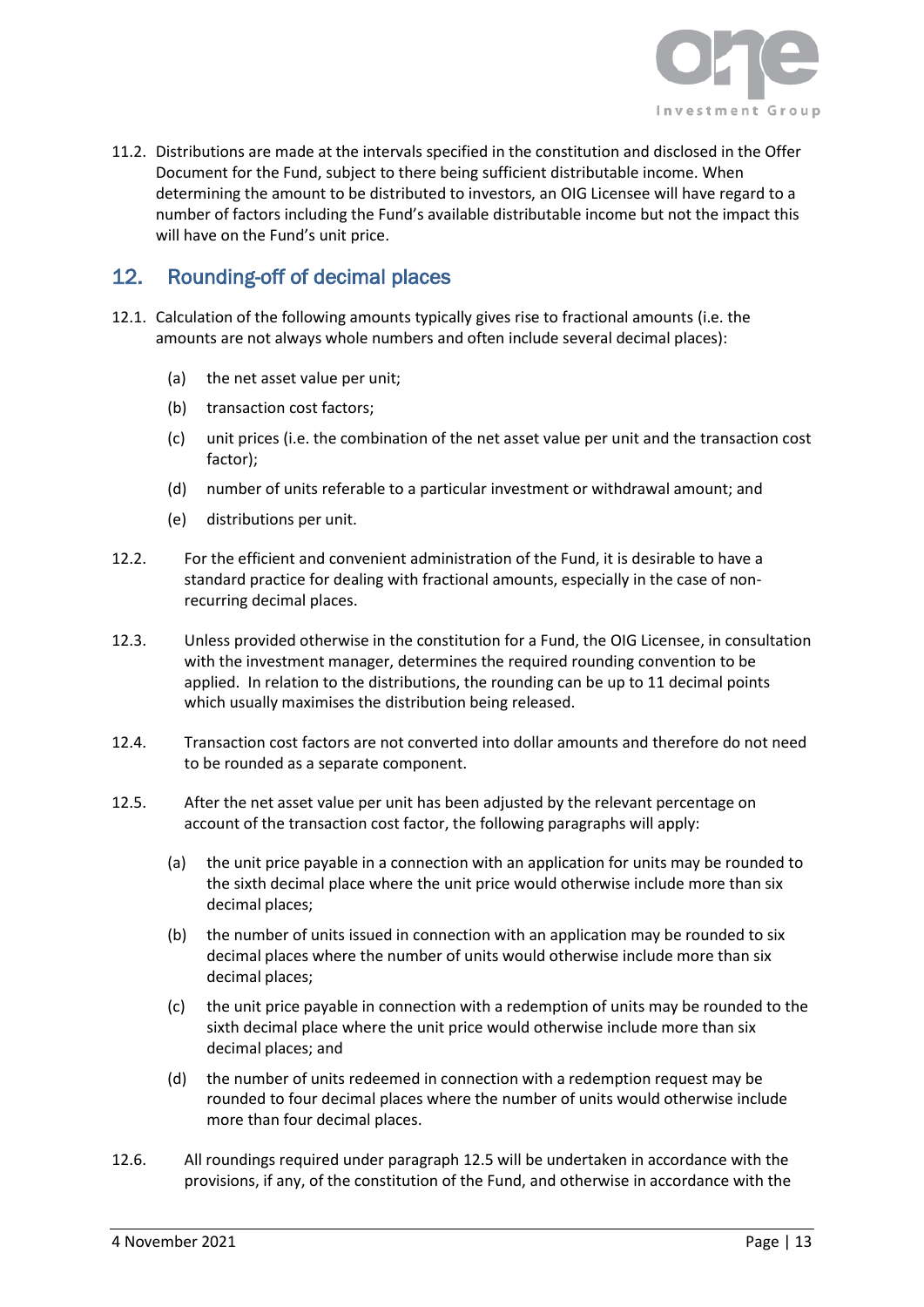![](_page_14_Picture_0.jpeg)

rounding convention adopted by the OIG Licensee, in consultation with the investment manager.

## <span id="page-14-0"></span>13. Monitoring and Release

- 13.1. Unit prices are prepared by the Fund's administrator and generally based on information provided by the Fund's custodian and the investment manager.
- 13.2. The Fund's administrator provides draft unit prices to the Fund's investment manager for their review and confirmation. The Investment Manager approves the unit price and provides confirmation to the OIG Licensee.
- 13.3. The Director, Operations for the relevant Fund reviews the unit price approved by the investment manager and supporting calculations for irregularities and approves the unit price for release.

## <span id="page-14-1"></span>14. Departure from Policy

- 14.1. If an OIG Licensee exercises its unit pricing discretions in a way which departs from this policy or where there is no documented policy current at the time when the discretion was exercised, the OIG Licensee will document the following16:
	- (a) the date the discretion was exercised;
	- (b) who exercised the discretion (including whether it was the Licensee or its delegate or nominee);
	- (c) how the discretion was exercised;
	- (d) why it was reasonable to exercise the discretion the way it was exercised;
	- (e) a description of the formula or method that is applied to work out the consideration to acquire an interest in the scheme
	- (f) the circumstances in which the Licensee may exercise the discretion;
	- (g) the policy the responsible entity apply in exercising the discretion, and the date on which the policy was formulated;
	- (h) what records the Licensee will keep in relation to the exercise of the discretion; and
	- (i) if the exercise of the discretion is inconsistent with the ordinary practice of scheme property being valued or the market price of interests being determined, an explanation of why the Licensee has been unable to follow ordinary practice.
- 14.2. The OIG Licensee will retain a written record of these discretions for a period of 7 years.

## <span id="page-14-2"></span>15. Unit Pricing Errors

15.1. The OIG Licensees observe Financial Services Council (FSC) standards and industry best practice guidelines for the threshold of materiality they apply to unit pricing errors and in

*<sup>16</sup> See ASIC Class Order 13/657*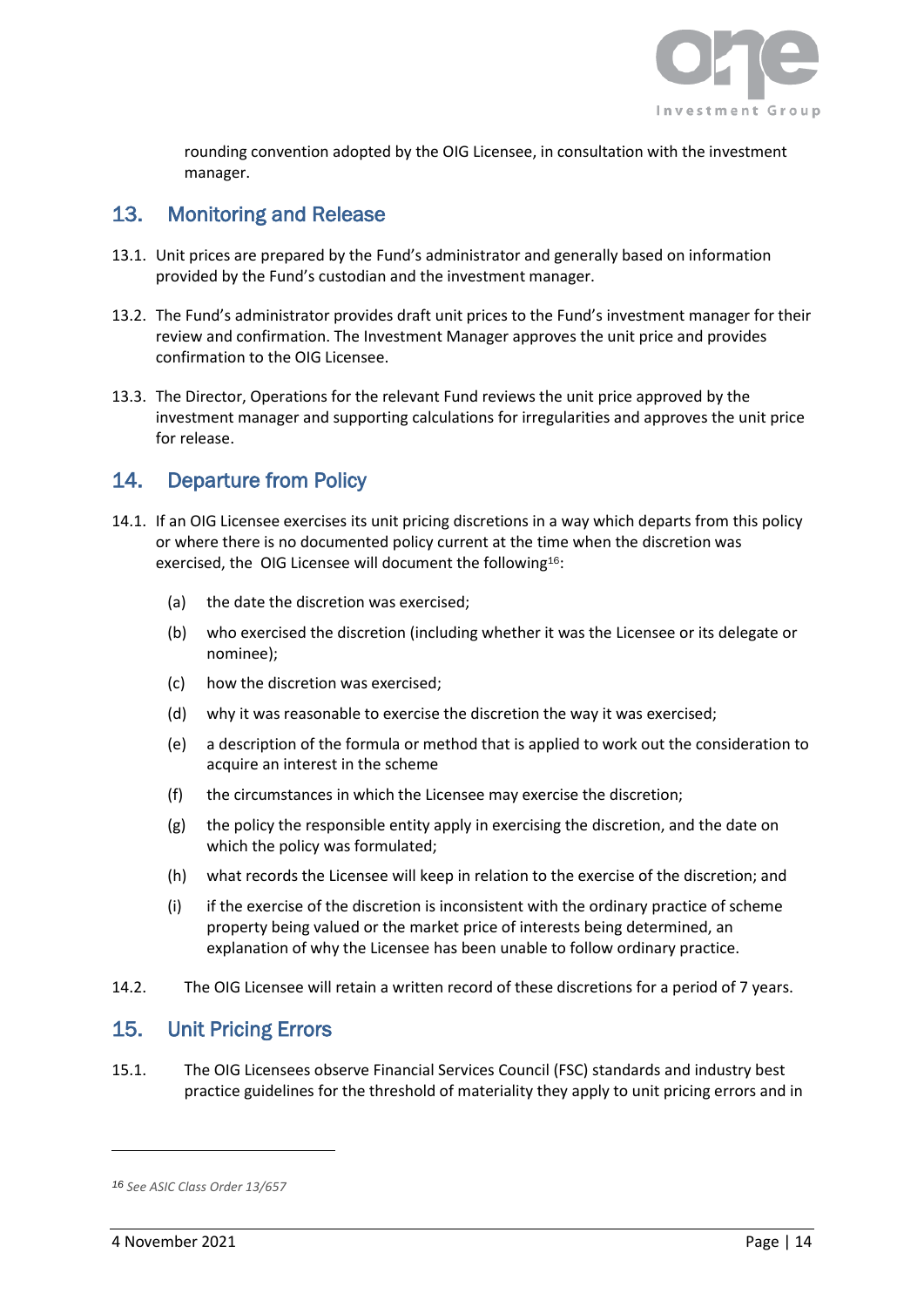![](_page_15_Picture_0.jpeg)

turn assessing whether any compensation is required.

- 15.2. Where an OIG Licensee discovers that there has been an error in a unit price it will pay compensation to the relevant investor or Fund (if applicable) in the case of:
	- (a) an **application**, where the error is greater than 0.30% of the correct unit price; and
	- (b) a **redemption**, the value of the error is greater than \$20 (being a fixed dollar minimum).
- 15.3. Further information is provided in the OIG Breach and Compliance Incident Policy adopted by the OIG Licensee.

#### <span id="page-15-0"></span>16. Records

- 16.1. The OIG Licensee keeps the following records in relation to the exercise of discretions covered by this policy.
- 16.2. In respect of valuations, records may be required to be kept in accordance with the OIG Valuation Policy including:
	- (a) details of all valuations undertaken of property assets, including the methodology used;
	- (b) details of market prices and exchange rates used to value assets; and
	- (c) details of published unit prices.
- 16.3. Where appropriate, the following records will be kept in relation to allowances for transaction costs (buy-sell spreads):
	- (a) standard transaction cost allowances (buy-sell spreads) are disclosed in the product disclosure statement or information memorandum for the Fund (or supplementary product disclosure statement or information memorandum) from time to time;
	- (b) details of reductions in transaction cost allowances (buy-sell spreads) are kept; and
	- (c) records are kept in relation to the periodic reviews of transaction cost allowances (buysell spreads).
- 16.4. No records are kept in relation to the day-to-day aspects of the policy concerning rounding-off of decimal places.
- 16.5. The following records are kept in relation to cut-off times:
	- (a) copies of notices to investors advising of days on which cut-off times will be brought forward; and
	- (b) copies of notices to investors advising of days on which applications for units will not be processed.
- 16.6. OIG Licensees must keep any policy that documents the exercise of discretion for seven years after it ceases to be current. It must ensure that the records it keeps under s988A are kept in a way that enables the exercise of the discretion to be identified in accordance with ASIC Class Order 05/26.